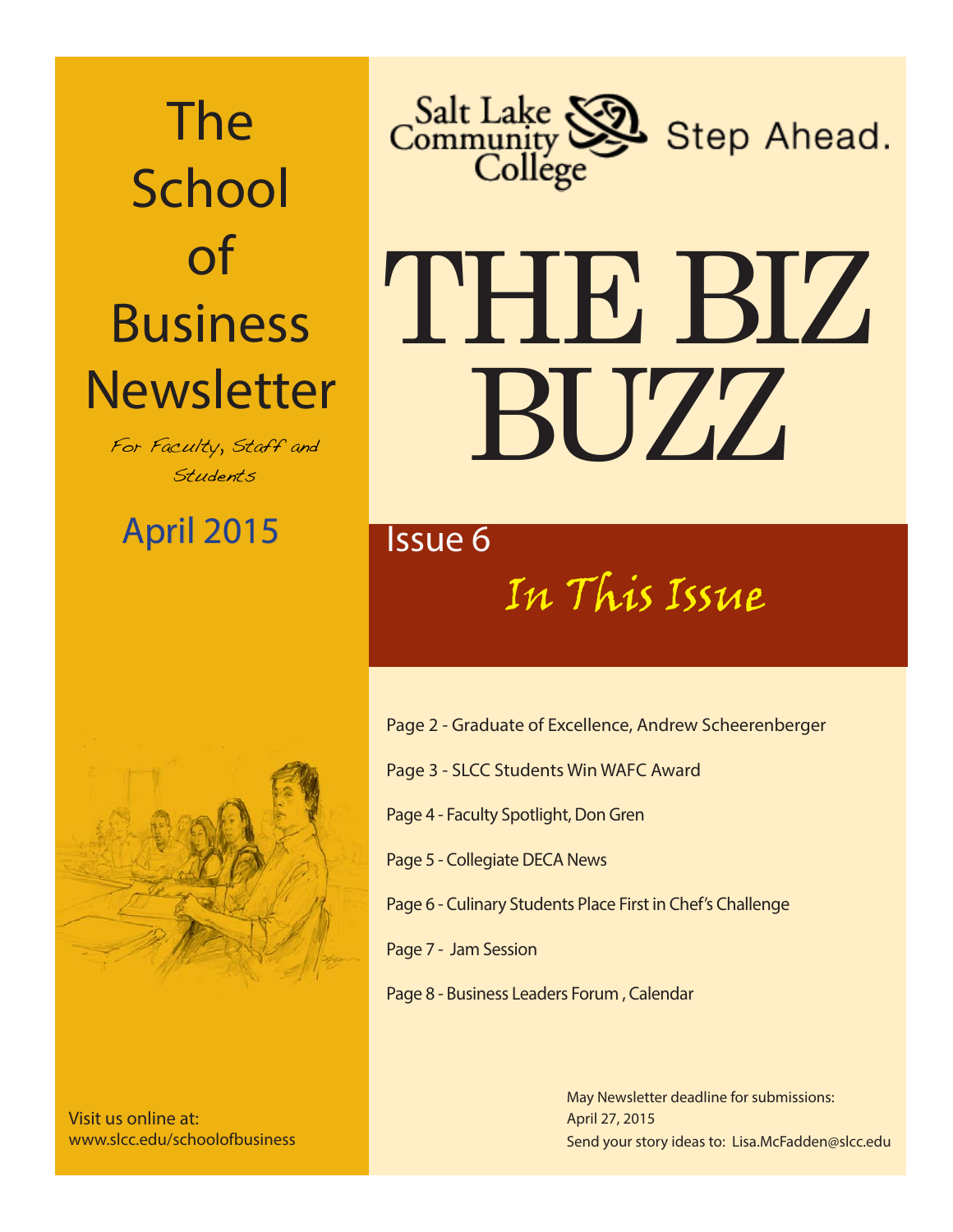## School of Business Announces 2015 Graduate of Excellence



 **Andrew Scheerenberger**

**Andrew Scheerenberger** has been selected as the 2015 Graduate of Excellence, representing the School of Business. Andrew is a Computer Science and Information Systems major. He will graduate with a 4.0 GPA. After graduation, Andrew would like to transfer to either the University of Utah or Weber State University to complete his Bachelors Degree in Computer Science. He has plans to continue on and get a Master's Degree in Mathematics. He would like to either become a software engineer or developer.

Prior to moving to Utah and enrolling at Salt Lake Community College, Andrew grew up and lived in Wisconsin. Andrew said he is grateful for his family. "They are incredible, and are a huge part of making me the person that I am today."

Andrew considers many of his instructors at SLCC good friends and said he appreciates the knowledge and skills they helped

him gain, which he believes will assist him greatly in his future career. "It was a pleasure to have Andrew in the classroom. He was always at the top of the class," commented Robert Baird, one of Andrew's professors.

Andrew is an exercise enthusiast and said he enjoys being active. "I also like to think that I am a pretty motivated person, and believe I am able to accomplish what I do because of my planning and ability to work around my weaknesses," Andrew remarked.

Andrew will carry the school flag at Commencement and be highlighted in a special video featuring all the Graduates of Excellence from across the college. Andrew will also be honored at the Graduates of Excellence luncheon hosted by Interim Provost, Dr. Clifton Sanders.

We would like to extend congratulations to Andrew on this prestigious award, and wish him continued success in his future endeavors.



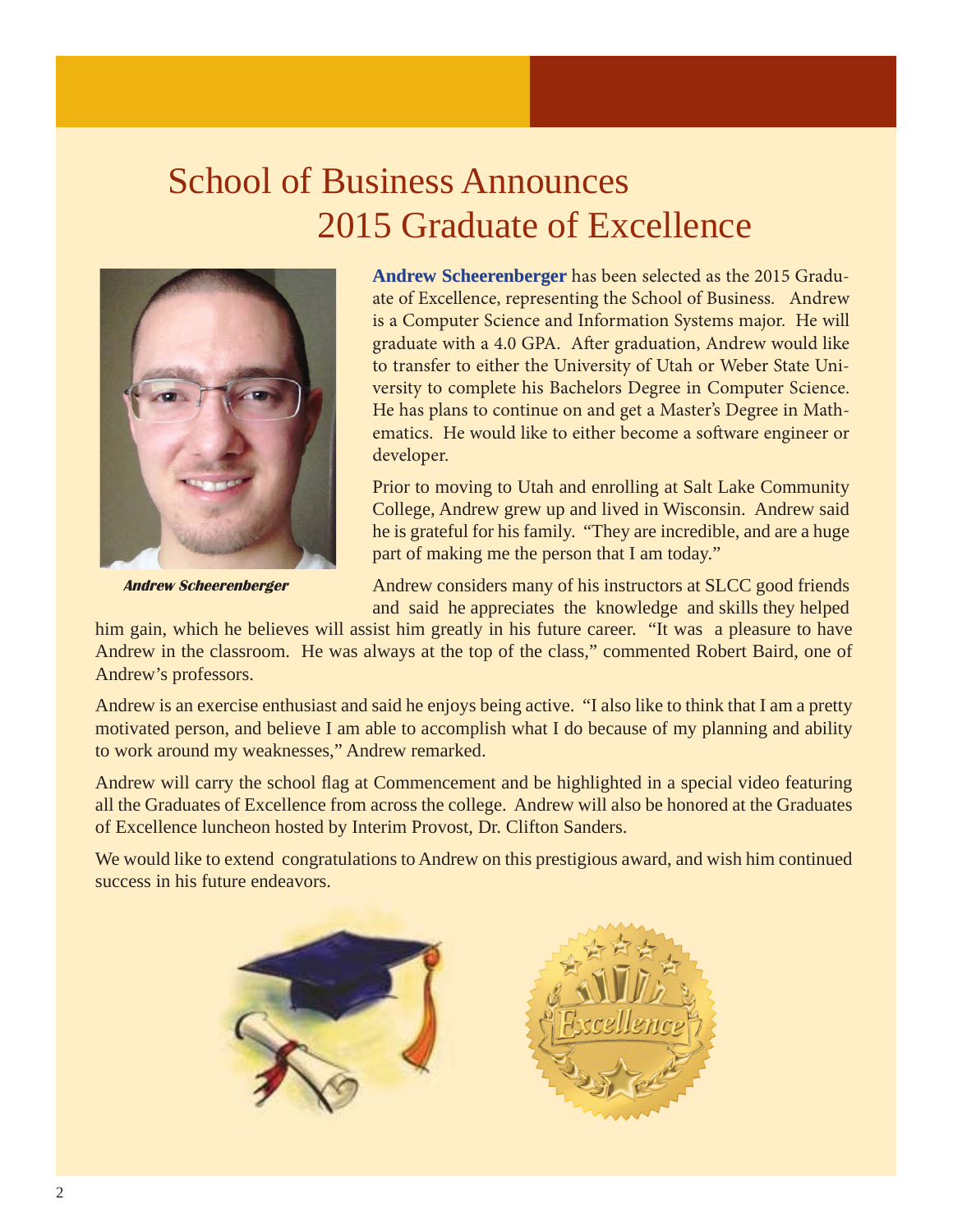## SLCC Business Students Earn WAFC Award

On Thursday, March 5th, two SLCC students were recognized by both the SLCC School of Business and by the Western Association of Food Chains (WAFC). April Rice, the Director of Retail Sales at Associate Foods, was recognized by her employer for completing the industry certificate through the WAFC. Robin Smith, Category Manager for DeJarnett, a food broker company, was also recognized for completing the WAFC industry certificate. Barbie Willett, Associate Dean of Management, Marketing and Paralegal Studies; Lee Martinez, Business Academic Advisor; and Rolayne Day, Marketing Professor, along with Associated Foods representatives, all attended the meeting where the students were presented with their WAFC certificates and a gift from the college.

The SLCC Marketing Department developed the Retail Management Certificate of Completion in partnership with the WAFC, to provide training for the food industry. Retail food companies require their employees to complete the WAFC industry certificate in order to move into management positions in their companies. The students who complete the certificate at SLCC also gain an academic certificate that can be used toward our AAS degree in Marketing Management. The largest participants in the program, from the Salt Lake Valley are Associated Foods and Smith's.



**L-R Associate Dean Barbie Willett; Robin Smith, AFS/ student; April Rice AFS/student; Cheri Phipps, WAFC**

## Graduating from SLCC? Save \$ by Transferring to USU This Summer!

If you're graduating from SLCC this spring, consider heading right into your bachelor's degree at Utah State University-Salt Lake this summer. Perhaps going to school during the summer may or may not be something you're used to, but this summer it's a smart idea, because you can save some serious money on tuition. USU has reduced tuition for all undergraduate students for summer semester. If you're willing to take a class or two to get moving on your bachelor's degree, you can save up to 30 percent on your tuition! Come meet with a USU-Salt Lake advisor on the SLCC Redwood Campus in the Business Building Room BB234, or come visit the USU-Salt Lake Campus at 2500 South State Street, 5th floor. Call today and make an appointment with an advisor who can help you get started! Phone (385) 646-5570.

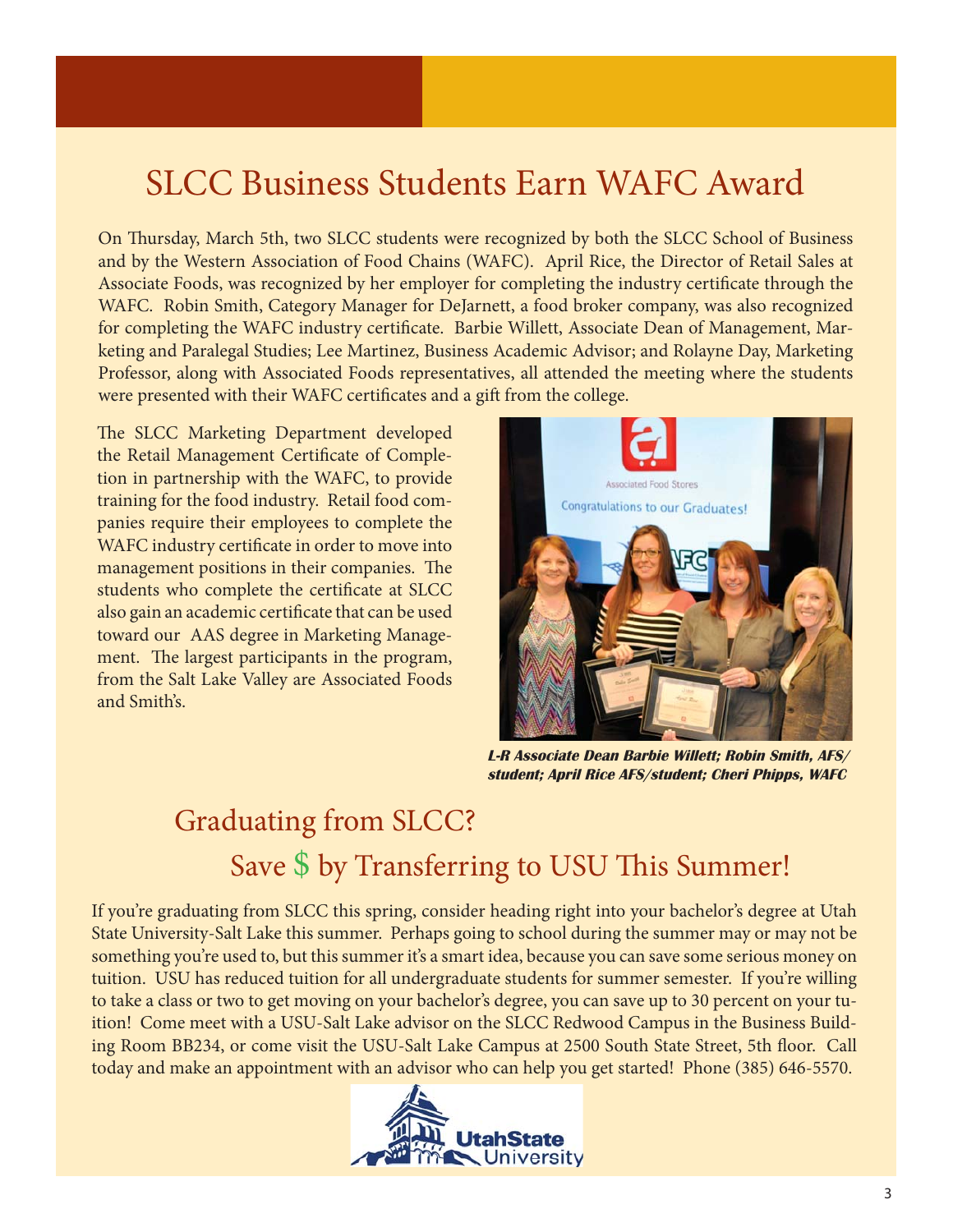## **Faculty Spotlight - Don Gren**



 **Don Gren, Business Management Faculty** 

Don Gren, Business Management Department Professor, currently teaches Business Statistics/Mgt 2040 classes. He has taught Introduction to Business/BUS 1010, Foundations of Business/BUS 1050, Financial Mathematics/FIN 1380 and Computer Essentials/ CIS 1020. He serves on the hiring committee for the Business Communications faculty and on the College's Sustainability Committee. He has previously served as the Coordinator of the Management Department twice.

Don received an Associate Degree in Business from Ricks College (now BYU Idaho), a Bachelors Degree in Business Finance, and a Masters Degree in Agricultural Economics from Brigham Young University. He received an MBA and a PhD in Educational Leadership and Policy from the University of Utah.

Don has taught at the College for 27 years. Don said his favorite thing about working at SLCC, particularly in the School of Busi-

ness, is working directly with the students in their educational efforts. He enjoys developing course websites and materials and working with the faculty and others to help revise curriculum and address other needs in the Business Management Department, and within the School of Business and the College.

Don grew up in western Montana and has previously worked in agriculture, construction and transportation. He taught a correspondence course in Real Estate Appraisal while he was a graduate student at BYU. He was employed as a Research faculty member at the University of Utah examining the effects of radioactive fallout from the Nevada Test Site (Fallout study) prior to coming to SLCC.

Don is currently serving as the Region 7 President Elect of ACBSP and is scheduled to become the President July 1, 2015. Region 7 encompasses the Western United States and Western Canada. SLCC's School of Business programs are accredited by ACBSP - the Accreditation Council for Business Schools and Programs (ACBSP.org). ACBSP is a rapidly growing international organization with individuals working to improve educational opportunities for business students.

Don has an interest in building and enjoys being able to construct and renovate his homes. He likes everything from the beginning design work, excavation, concrete, framing, plumbing, electrical, roofing, drywall, painting, cabinet building and installation, to the brick, tile and stone work. The solar panels Don recently installed on his home, generates more electricity than he uses, including the amount used to drive his electric car more than 18,000 miles. Don is currently working to remodel his home to improve its insulation and install a ground-source heat-pump system. He hopes it will enable him to heat and cool efficiently with the additional electricity from the solar panels. "Our objective is to help improve air quality by maximizing our use of solar energy and minimizing our use of fossil fuels," Don said. He has renovated four homes, and has recently purchased property for a fifth.

Don's wife is a fulltime Faculty Member and researcher in Family and Preventative Medicine at the University of Utah. Don has a son that is scheduled to graduate this semester in Chemistry, and a Daughter in English, from the University of Utah.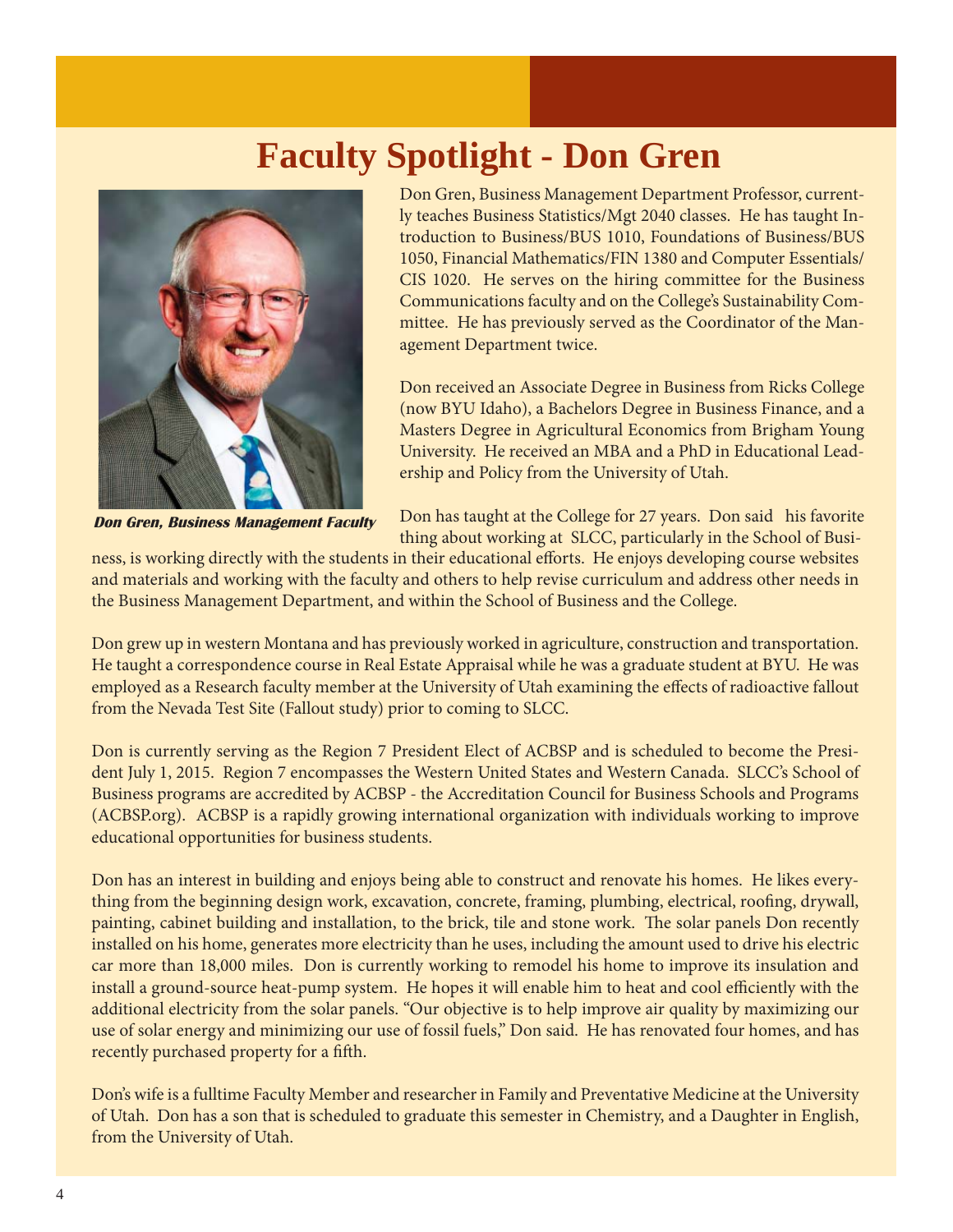

#### By Cherie Beam

Collegiate DECA is a great organization that is filled with opportunities and learning experiences. Students have the opportunity to receive tuition waivers for their service to the Chapter. Being a member of DECA enables students to have experiences applying what they learn in the classroom to real world scenarios. At the four DECA competitions throughout the year, students have the opportunity to network with other students as well as business professionals. The four conferences are: Fall Leadership Conference held in Utah, Collegiate Leadership Academy held in New York, NY, State Career Development Conference held in Utah, and International Career Development Conference, which is held in various locations across the nation. As a member of Collegiate DECA, one receives the opportunity for leadership growth though experience, volunteering with charities, meeting lifelong friends, while also having fun with fellow DECA members. Many of the the business professionals you have the opportunityto network with, tend to look for Collegiate DECA members when they hire.

Six of the SLCC Collegiate DECA members will be attending the International Career Development Conference (ICDC) in Orlando, Florida this month. Members will compete against other students from across the U.S. and Candada. The students competing at ICDC are: Sera Nilsson, Nick Carlson, Nathan Martinson, Krystof Brichta, Joshua Hernandez, and Jared Wallenmeyer. The advisors that will be traveling with the students are Ahmad Kareh and Eric LeDuc. For more information about Collegiate DECA, please email deca@slcc.edu.



Zions Bank and the Utah Entrepreneur Challenge (UEC) recently teamed up to support entrepreneurship across the state. An Entrepreneurship challenge is designed to get students involved in entrepreneurial actives at the local level. The outreach program helps educate students on how to develop their business ideas into business plans.

For the competition, students paid a small entry fee and submitted an executive summary for their business idea. The finalists presented their ideas to a panel of judges. The 1st place winner received prize money as well as entry into the University of Utah's Entrepreneurship Challenge. The 2nd and 3rd place winners received prize money. The Salt Lake Community College winners are:

 1st Place - Jonathan Valdivia, \$1000 prize 2nd Place - Morgan Nelson, \$500 prize 3rd Place - Jean Oreste, \$250 prize

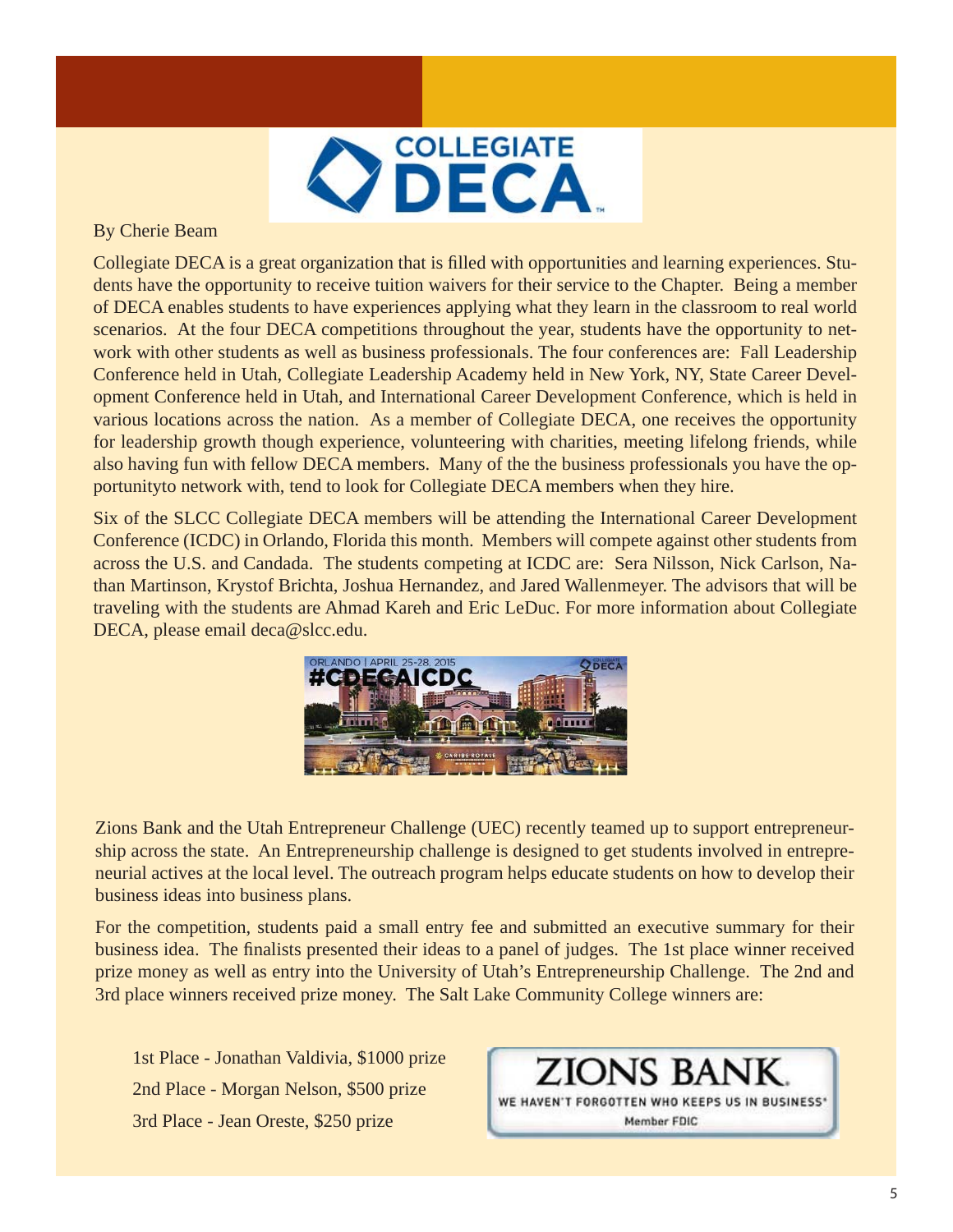### **Culinary Students Place First in Chef's Challenge**

The Salt Lake Community College Culinary Arts Program was well represented at the Salt Lake Tribune Home and Garden Festival, held March 6-8, 2015. Two SLCC students, Cameron Whitlock and Daniel Boyce, took First Place in the Chef Challenge . Katie Weinner, of Bravo's 'Top Chef' and 'Get Inspired by Katie Weinner,' a local SLC Celebrity Chef, was the Master of Ceremonies. Katie was also a participant on the judges panel for the event.



**SLCC Culinary students prepare their dishes**



**Chefs Gloria Santa Cruz & Franco Aloia, show support for their Culinary students**



**A Culinary Masterpiece**



**Cameron Whitlock, Katie Weinner & Daniel Boyce show 1st Place Award**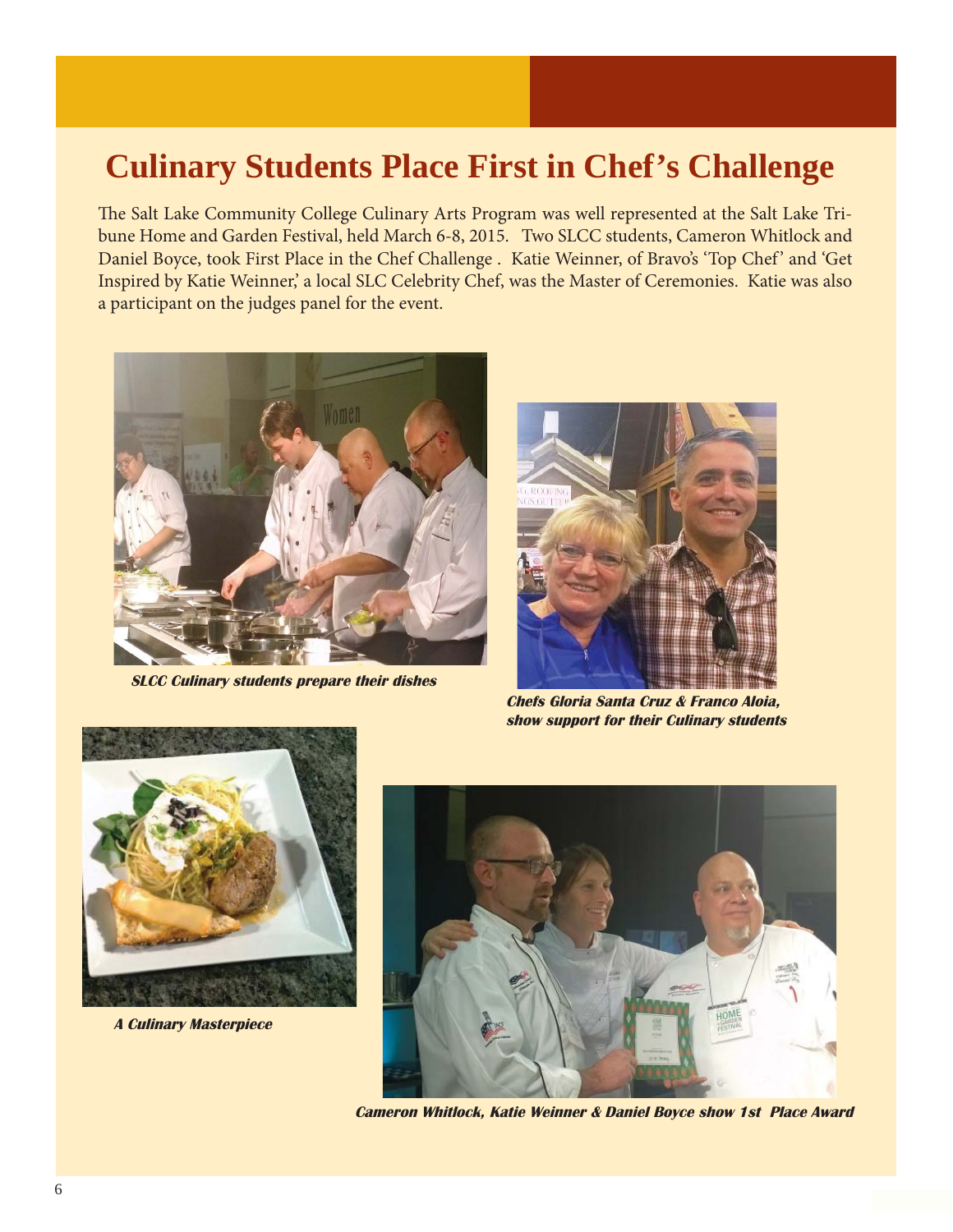## **You are Invited to the . . .**



## Thursday, April 30th from 6 p.m. to 2 a.m.

Come prepare and cram for finals! To show appreciation and support of our students, the SLCC School of Business faculty and staff will provide a space for individual or group study in the Business Building from 6 p.m. to 2 a.m. on the last day of classes. The faculty and staff will serve **pancakes!** Culinary students will be providing syrup and jam. Some of our faculty have volunteered to provide test reviews and tutoring for those students who would like a little extra help in preparing for their finals. Ask your Accounting, Economics, Finance, CSIS, Management, Marketing, and Paralegal Studies faculty if they will be there to review or answer questions. Don't miss out on this opportunity to "Take care of business" while having fun in the School of Business.